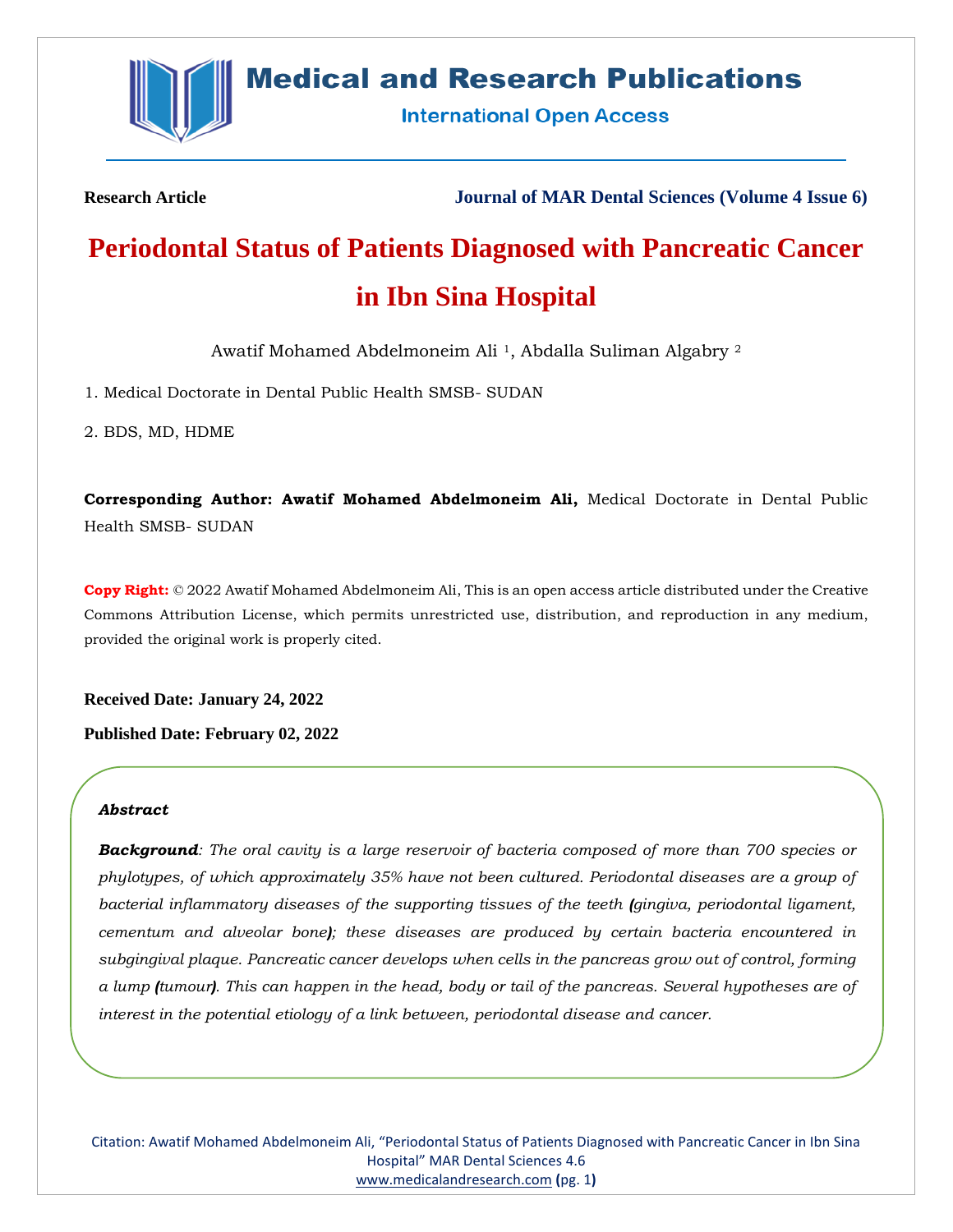*Patients and methods: A total of 50 participants with pancreatic cancer cases were included during an average 6 months. Data was collected by the researcher using the following tools: CPTIN probe, Day light (ordinary light), Normal chair, Mouth mirror, Data entry sheet. Examination of periodontal status done by the researcher for each participant in the study.*

*Results: As a result of the clinical study, in patients diagnosed with pancreatic cancer, using CPI the most frequently diagnosed with periodontitis score 3 (at least one mm 4-5 PD) was 42%. The less frequent was diagnosed with no periodontitis score 0 (healthy tissue) was 23%. The least frequent diagnosis with periodontitis score 4 (at least one mm 6 PD of < or) was 21.30%, and another least frequency was diagnosed with periodontitis score X (missing) was 12.7%. Periodontitis of score 2 (calculus) was only 1.0% in pancreatic cancer patients. The bleeding was not found among patients with pancreatic cancer.*

*Conclusions: In this cross sectional –descriptive hospital-based study, our findings support the linking between the periodontitis and pancreatic cancer in "Ibn Sina" hospital. The bleeding was not found among patients with pancreatic cancer. The calculus index was only 1.0% in pancreatic cancer patients. The pocket measured within CPI (score 3) represented 42% which was the higher frequency.*

*Key words: periodontal disease, periodontitis, poor oral hygiene, pancreas cancer.*

## **Abbreviations**

PD: Periodontal diseases.

AAP: American Academy of Periodontology.

CPITN: Community Periodontal Index of treatment needs.

CPI: Community Periodontal Index.

PSR: Periodontal Screening and Recording System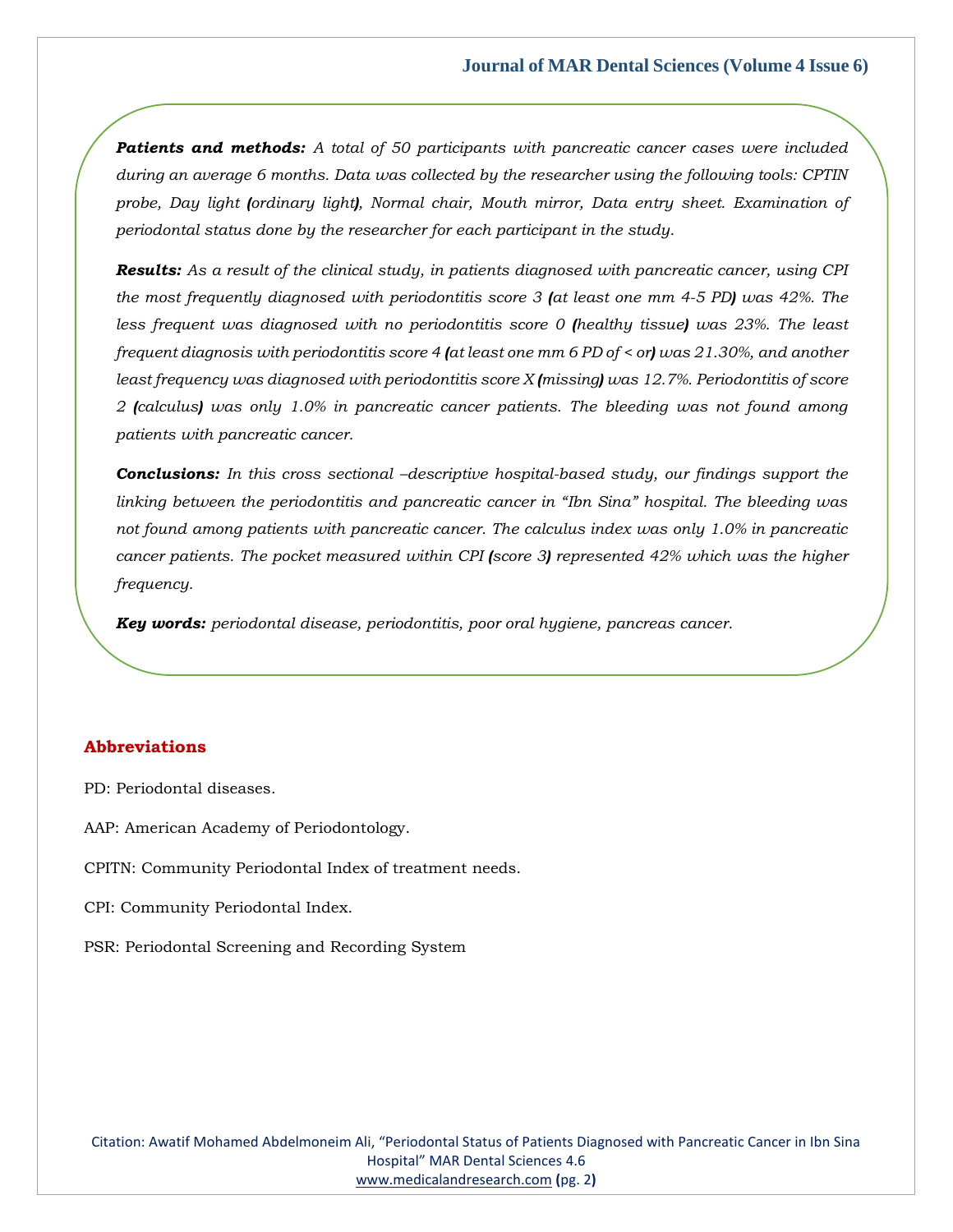### **Introduction**

The oral cavity is a large reservoir of bacteria composed of more than 700 species or phylotypes, of which approximately 35% have not been cultured. **(**i**)** Periodontitis is an inflammatory disease of the oral cavity due to bacteria. Several prospective studies have shown positive associations between oral inflammation **(**periodontitis**)** and an increased risk of pancreatic cancer. **(**ii**)** Additional studies have also illustrated the potential role of periodontal disease as a risk factor for cardiovascular and cerebrovascular diseases,iii preterm birth iv and certain cancers.v In addition, bacteria have been implicated in the pathogenesis of pancreatic diseases including autoimmune pancreatitis and pancreatic ductal adenocarcinoma. **(**vi**)**

Periodontal diseases are a group of bacterial inflammatory diseases of the supporting tissues of the teeth **(**gingiva, periodontal ligament, cementum and alveolar bone**)**; these diseases are produced by certain bacteria encountered in subgingival plaque. The most important and most prevalent anaerobic gramnegative bacteria in the subgingival area are Aggregatibacter actinomycetemcomitans **(**Aa**)**, Porphyromonas gingivalis **(**Pg**)**, Prevotella intermedia **(**Pi**)**, and Tannerella forsythensis **(**Tf**)**.These bacteria play an important role in the onset and subsequent development of periodontitis, participating in the formation of the periodontal pocket, connective tissue destruction, and alveolar bone resorption by means of an immunopathogenic mechanism. Once periodontitis has been established, an inflammatory infiltrate is formed consisting of different kinds of cells, such as macrophages and lymphocytes that will produce different cytokine subtypes, biological mediators responsible for the immunopathology of different illnesses. **(**vii**)**

Periodontal diseases range from simple gingival inflammation to serious disease. Those results in major damage to the soft tissue and bone that support the teeth. Periodontitis is an inflammation of the periodontium caused by a microbial biofilm that adheres to the tooth's surface. It is characterized by a progressive loss of alveolar bone around the teeth, and, if untreated can lead to tooth loss. PD is a common chronic disease and a major health problem worldwide, affecting about half of adult populations. **(**viii**)**

Diagnosis is the recognition of the presence of a disease. **(**ix**)** Clinical diagnosis of periodontal disease is made by the recognition of various signs and symptoms in the periodontal tissues which herald a departure from health. The diagnosis of periodontal disease demands a firm knowledge of what constitutes periodontal health. The healthy periodontium, **(**x**)** of which only the gingival tissues may be directly observed, is described as being stippled, pale pink or coral pink, in the Caucasian ,with various degrees of pigmentation in other races. It is tightly adapted to the underlying tissues, with a knife edge margin where it abuts the tooth; the gingival margin is located, in the absence of pathology, at the cemento-enamel junction. It displays a scalloped edge configuration highest interdentally, where it constitutes the interdental papilla and lowest buccally and lingually. There is a gingival crevice where it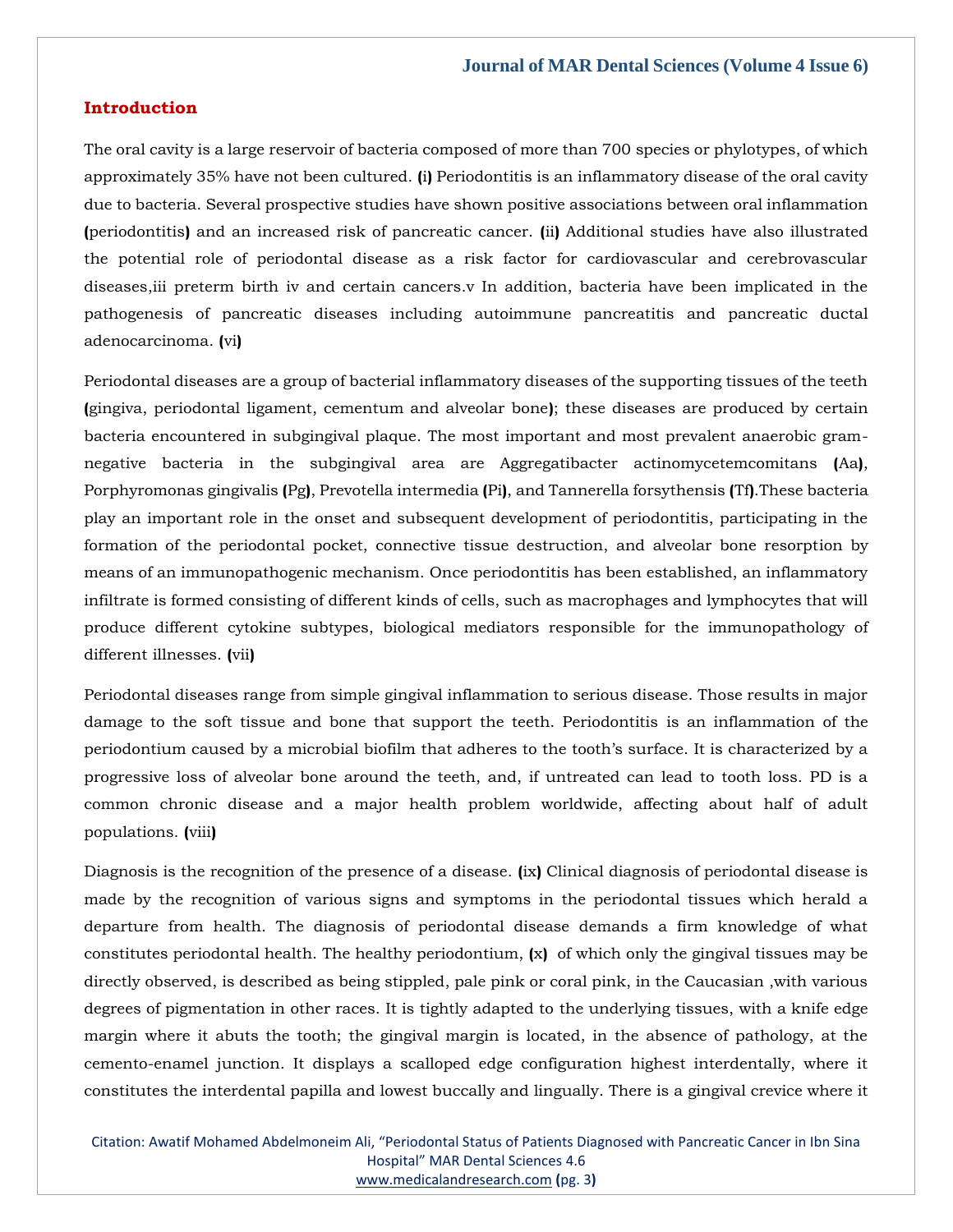abuts the tooth which in health is 1–3 mm deep. There is an absence of bleeding from the crevice on gentle probing. The crevice in health will show a small amount of interstitial fluid, gingival crevicular fluid. **(**xi**)** The lateral wall of the crevice constitutes the free gingival margin. From the most apical extent of the free gingival to the mucogingival junction is the attached gingival which varies in width from 1 to 9 mm and has a stippled surface. It is an immobile tissue tightly bound down to the bone as a mucoperiostium and is a keratinized mucosa well suited to resist injury. Apical from the mucogingival junction and continuous with the lining mucosa of the mouth is the alveolar mucosa, which is freely mobile and surmounted by a non-keratinized epithelium. Itis generally thought that alveolar mucosa functions poorly as a marginal tissue and areas where there is lack of attached gingival may constitute mucogingival problems. Departures from this concept of the healthy periodontium may suggest the presence of disease. **(**xii**)**

#### **Appropriate Headings**

### **Literature Review**

There are many studies indicating that cancer patients are manifested with poor oral health:

Dominique S. Michaud, et al "A Prospective Study of Periodontal Disease and Pancreatic Cancer in US Male Health Professionals "Two previous cohort studies reported positive associations between tooth loss or periodontitis and pancreatic cancer risk. Data on periodontal disease were obtained at baseline and every other year thereafter in a cohort of 51 529 male health professionals aged 40 – 75 years. A total of 216 patients were diagnosed with incident pancreatic cancer during 16 years of follow-up. Multivariable relative risks **(**RRs**)** and 95% confidence intervals **(**CIs**)** were estimated using Cox proportional hazards models controlling for potential confounders, including detailed smoking history. All statistical tests were two-sided. Compared with no periodontal disease, history of periodontal disease was associated with increased pancreatic cancer risk **(**overall, multivariable RR = 1.64, 95% CI = 1.19 to 2.26; P = .002; crude incidence rates: 61 versus 25 per 100 000 person-years; among never smokers, multivariable RR =  $2.09$ ,  $95\%$  CI =  $1.18$  to  $3.71$ ; P =  $.01$ ; crude incidence rates: 61 versus 19 per 100 000 person-years**)**. In contrast, baseline number of natural teeth and cumulative tooth loss during follow-up were not strongly associated with pancreatic cancer. The association between periodontal disease and increased risk of pancreatic cancer may occur through plausible biologic mechanisms, but confirmation of this association is necessary. **(**XV**)**

In January 2007, a group of Harvard investigators published some research suggesting that periodontal disease as a marker of a susceptible immune system may increase the risk for pancreatic cancer. Investigation of this possible association is in its infancy but preliminarily it appears that periodontal disease and pancreatic cancer may be linked by an underlying mechanism that is inflammatory driven.

Citation: Awatif Mohamed Abdelmoneim Ali, "Periodontal Status of Patients Diagnosed with Pancreatic Cancer in Ibn Sina Hospital" MAR Dental Sciences 4.6 [www.medicalandresearch.com](http://www.medicalandresearch.com/) **(**pg. 4**)**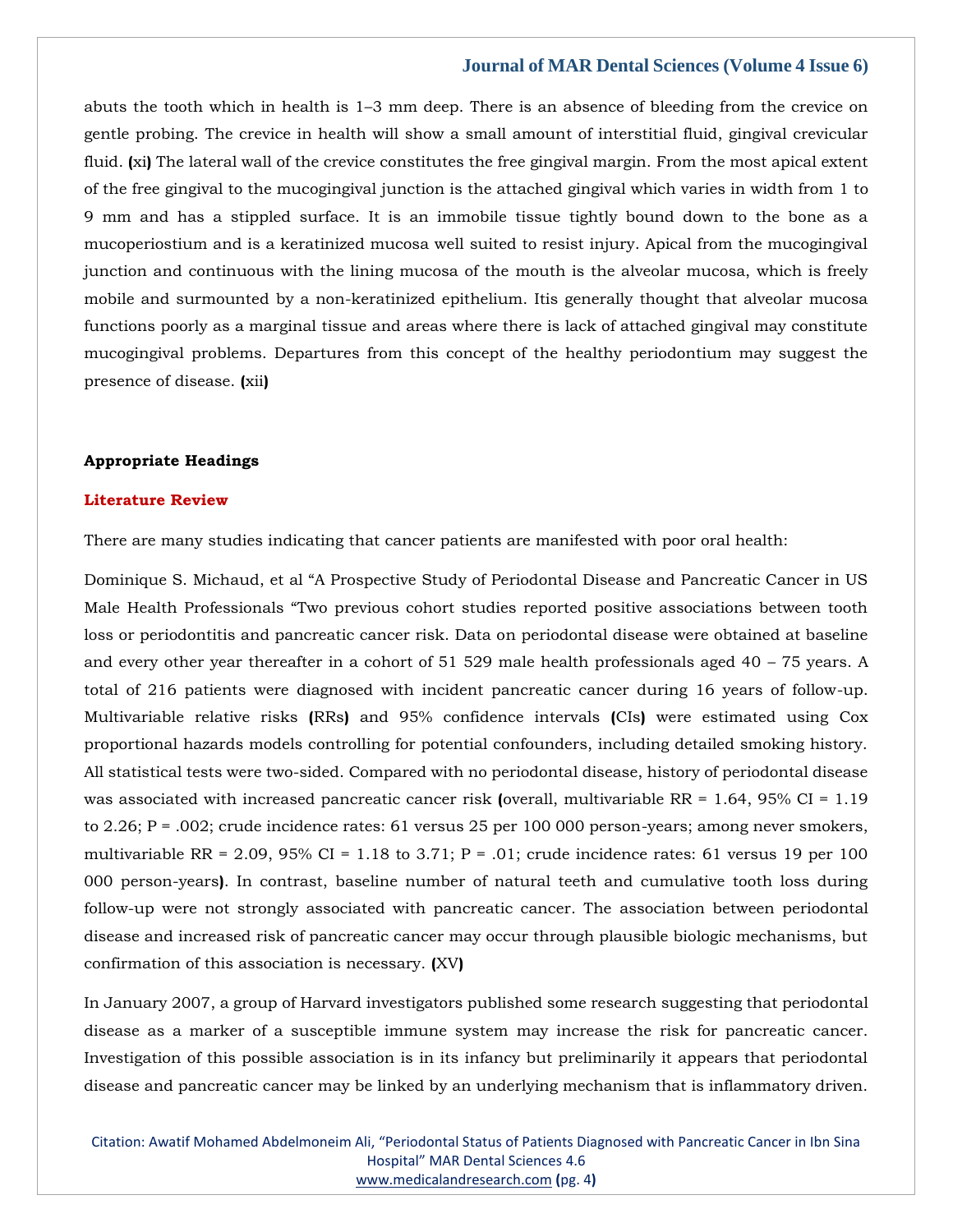An understanding of this potential relationship may help dental practitioners to better educate their patients on the potential ramifications of systemic inflammation in the oral cavity relative to diseases of the digestive tract. While many unknowns still exist related to the etiology, diagnosis, and treatment of pancreatic cancer, this challenging disease may be prevented through aggressive changes in behavior and lifestyle. Greater awareness among dental practitioners regarding the various risk factors associated with this lethal type of cancer and preventive measures may provide an additional, albeit nontraditional, opportunity for identifying those at risk for pancreatic cancer.

The first hypothesis1 is that periodontal disease may promote pancreatic carcinogenesis through inflammation. The investigators cite earlier reports that plasma C-reactive protein **(**CRP**)** levels an important biomarker of systemic inflammation were consistently higher in subjects with a history of periodontal disease than those with no history. An alternative hypothesis is that periodontal disease may influence pancreatic carcinogenesis through increased generation of carcinogens, specifically nitrosamines. Nitro - samines are known to induce pancreatic cancer in animals and are considered potential carcinogens in human pancreatic cancer. Approximately 45% to 75% of nitrosamine formation is endogenously formed by salivary and gastrointestinal bacteria. The formation of nitrosamines in the oral cavity of individuals with poor oral hygiene is eight times higher than in individuals with good oral hygiene. Also, periodontal disease and poor oral hygiene are associated with higher levels of oral bacteria and elevated nitrosamine levels within the oral cavity. As such, this relationship may place certain individuals at greater risk because nitrosamines and gastric acidity may play important roles in pancreatic cancer. **(**xvi**)**

Omer Dizdar,et al , "Increased cancer risk in patients with periodontitis Patients" diagnosed with moderate to severe periodontitis by a periodontist between 2001 and 2010 were identified from the hospital registry. Patients younger than 35 years of age or with a prior cancer diagnosis were excluded. The age- and gender-standardized incidence rates **(**SIR**)** were calculated by dividing the number of observed cases by the number of expected cases from Turkish National Cancer Registry 2013 data. The main findings are: A total of 280 patients were included **(**median age 49.6, 54% female**)**. Median followup was 12 years. Twenty-five new cancer cases were observed. Patients with periodontitis had 77% increased risk of cancer **(**SIR 1.77, 95% CI 1.17–2.58, p = .004**)**. Women with periodontitis had significantly higher risk of breast cancer **(**SIR 2.40, 95% CI 0.88–5.33**)** and men with periodontitis had significantly higher risk of prostate cancer **(**SIR 3.75, 95% CI 0.95–10.21**)** and hematological cancers **(**SIR 6.97, 95% CI 1.77–18.98**)**. **(**xvii**)**

Velly et al. **(**1998**)**, examined the relationship between dental health variables and the risk of upper aerodigestive tract **(**UADT**)** cancers. The study population included 717 cases **(**cancers of mouth, pharynx, and larynx**)** and 1434 controls, matched for age, gender, period of admission, and study site. Tobacco and alcohol consumption, diet, and sociodemographic variables were taken into consideration. It was concluded that poor oral hygiene due to infrequent tooth brushing and sores caused by dentures

Citation: Awatif Mohamed Abdelmoneim Ali, "Periodontal Status of Patients Diagnosed with Pancreatic Cancer in Ibn Sina Hospital" MAR Dental Sciences 4.6 [www.medicalandresearch.com](http://www.medicalandresearch.com/) **(**pg. 5**)**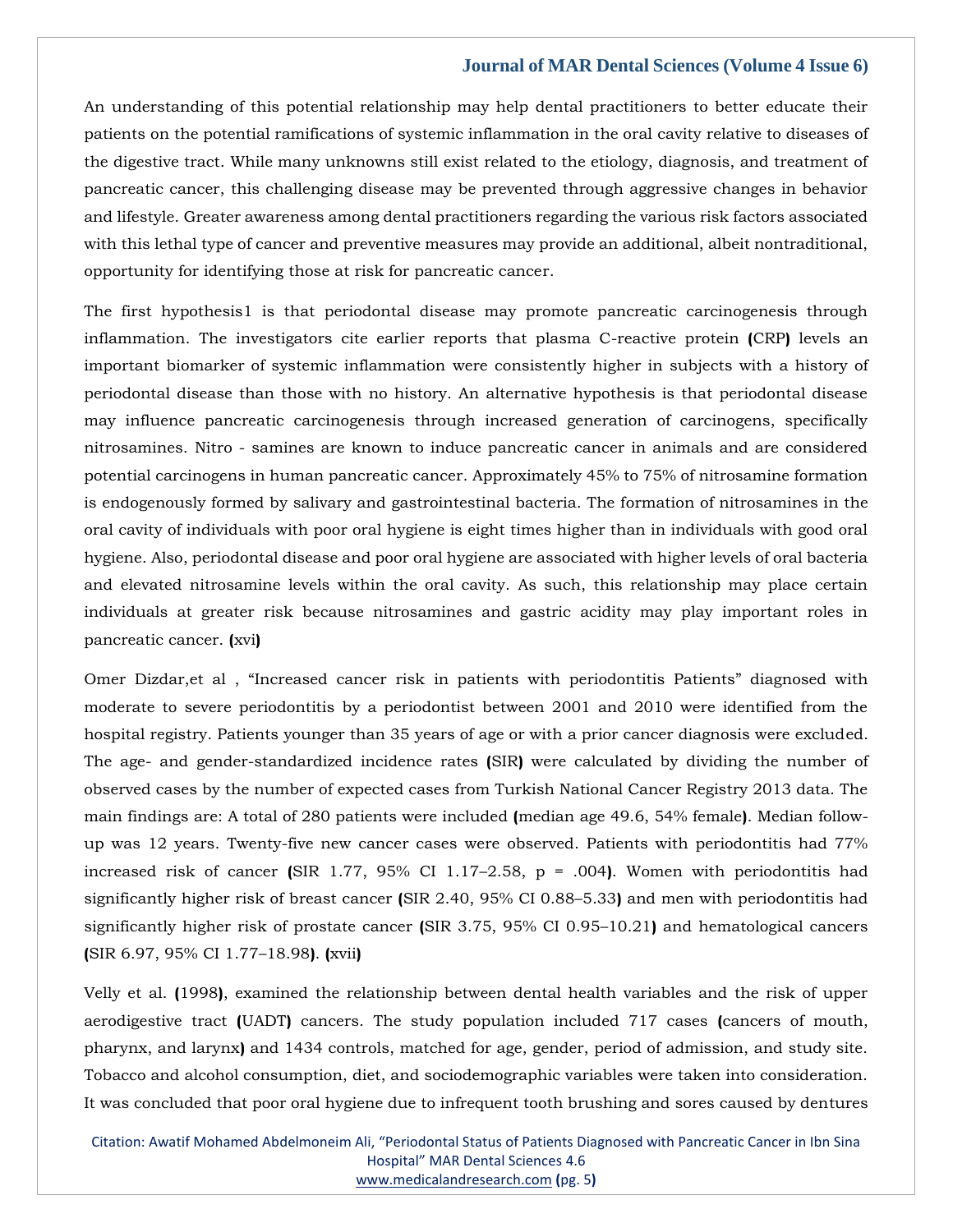are risk factors for cancer of the mouth and these associations are unlikely to be due to the insufficient control of confounding factors. **(**xviii**)**

Stolzenberg-Solomon et al **(**2003**)**, investigated prospectively, the relation between dentition history and pancreatic cancer and the association between dentition history and H. pylori seropositivity, in a crosssectional sample of subjects without cancer  $(n = 475)$  from the same cohort. It was seen from this study that tooth loss was associated with pancreatic cancer, but not associated with H. pylori seropositivity. **(**xix**)**

Chang et al., in 2006 studied a total of 139,805 subjects with PD and 75,085 subjects without PD were identified from the National Health Insurance Research Database of Taiwan. Cox proportional hazards regression was performed to compare the incidence of pancreatic cancer between the 2 groups. Their results indicated a significantly positive association between PD and risk of pancreatic cancer. The underlying biological mechanisms for the positive association between PD and pancreatic cancer require further investigation. **(**xx**)**

In 2015; study by Mesut Öğrendik hypothesizes that the peptidyl arginine deaminase **(**PAD**)** enzymes found in oral bacteria may be responsible for the p53 point mutations that occur in patients with pancreatic cancer, based on evidence that the prevalence of pancreatic cancer is very high in patients with chronic pancreatitis, with an incidence that is 160% greater than what is seen in healthy individuals. **(**ii**)**

P. Maisonneuve et al., 2017 from an initial review of 327 references them selected eight studies concerning periodontitis or edentulism with sufficient quantitative information to allow us to examine the risk of PC. We used relative risks **(**RRs**)**, hazard ratios, or odds ratios to measure the association between periodontitis, edentulism, and PC. They employed random effects models to obtain summary risks, and they also provide measures of study differences and possible biases. Using meta-analysis, both periodontitis and edentulism appear to be associated with PC, even after adjusting for common risk factors. As yet, the mechanisms. linking oral disease and PC are uncertain, but could be related to changes in the oral microbiome—an area of current research **(**Italy**)**. **(**xxi**)**

Fitzpatrick et al., concluded that the most consistent increased risk was noted in studies of oral and esophageal cancers and periodontal disease. Gastric and pancreatic cancers had an association in most but not all studies. Lung, prostate, hematologic and other cancers were less consistently associated or did not have sufficient studies to determine a predictable pattern. Studies to date indicate a positive correlation between several forms of cancer and periodontal disease.xxii By Comlan Missih in 2013, there were strong evidence linking periodontal disease or missing teeth with oral cancer, with some studies showing an increased risk with more missing teeth. Pancreatic cancer also showed strong association with periodontal disease. However, in the Michaud et al. 2007 study, the sample was limited to health professional males, which might not be a good generalization. Regarding the risk association

Citation: Awatif Mohamed Abdelmoneim Ali, "Periodontal Status of Patients Diagnosed with Pancreatic Cancer in Ibn Sina Hospital" MAR Dental Sciences 4.6 [www.medicalandresearch.com](http://www.medicalandresearch.com/) **(**pg. 6**)**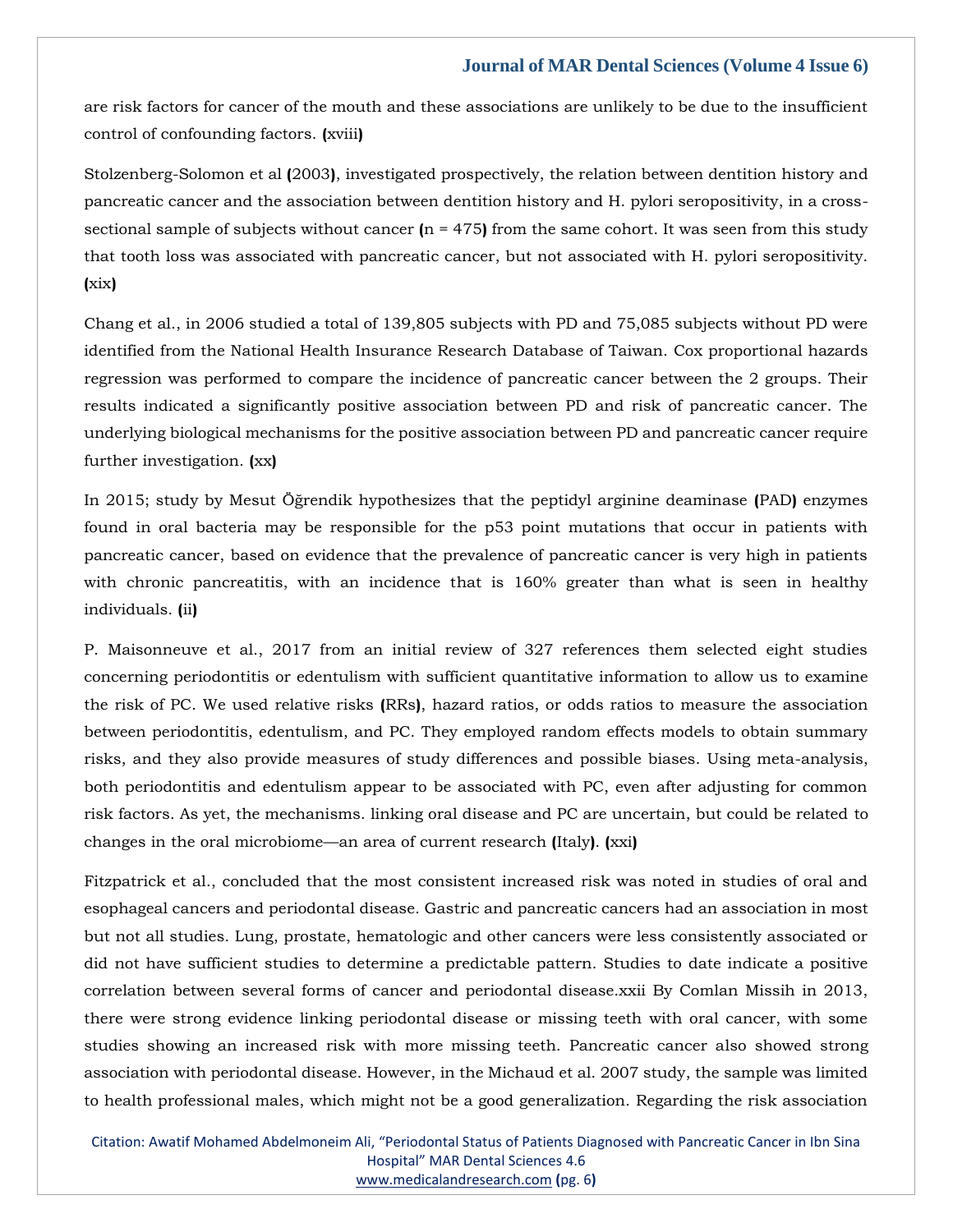with overall cancer, Cabrera et al. and Tu et al. have found no significant association between cancer mortality and increased number of missing teeth, while Hujoel et al. and Michaud et al. have depicted a significantly increased risk overall of cancer for patients with a history of periodontal disease after controlling for smoking. It is important to point out the possible confounding factors affecting the association between periodontal disease and various cancer risks. Smoking, socioeconomic status, diabetes, age, gender, and ethnicity along with genetics constitute the most common potential confounding factors affecting cancer risk. Dietary factors have been also mentioned in some studies, because patients who have lost many teeth may be less able to include these foods in their diets, therefore eliminating their advantageous effects against cancer risk.

It has been suggested that carcinogenic metabolic by-products of periodontal disease might account for the relationship between the two diseases. Nitrosamines have been linked to cancers of the stomach, pancreas, and esophagus. Furthermore, the presence of inflammatory cells and mediators such as chemokines, cytokines, and prostaglandins associated with tumors represent the main indicators. **(**xxiii**)**

In a review by Haładyj et al., **(**2016**)** recent studies suggest that there is a plausible correlation between periodontitis and its influence on general health. By increasing systemic inflammatory response, which does not expire as long as inflammation of periodontal tissue endures, periodontal diseases may induce the increased risk of systemic diseases. Studies found a positive correlation between periodontitis and its impact on development of pancreatic cancer. The relationship between inflammatory periodontal disease and an increased risk of pancreatic cancer is not yet fully understood; therefore, further researches are warranted. The paper discusses the potential mechanisms that combine both entities and affect each other. It also presents results of recent studies showing a link between periodontitis and an increased risk of pancreatic cancer. **(**xxiv**)**

### **Materials and Methods**

The cross-sectional descriptive hospital-based study was conducted in Khartoum state, Sudan within the period from December 2017 to October 2018 among pancreatic cancer patient, Ibn Sina teaching Hospital who has been diagnosed with pancreatic cancer and included both genders. The study sample size full coverage due to very small study population **(**50 patients**)**. The aim was to determine the highest score applicable to each sextant with the least number of measurements. First the sextant which can be validly scored or measured was decided. The requirement was that more than one functional tooth is present. If \_no', then it was scored \_X'and moved to next sextant. If \_yes', Index teeth were examined **(**in epidemiological procedure**)**, or all teeth were examined **(**for clinical screening procedure**)**, for presence of 6 mm or deeper pockets, 4 or 5 mm deep pockets, calculus or other plaque retentive factor, bleeding only, in that order.

Citation: Awatif Mohamed Abdelmoneim Ali, "Periodontal Status of Patients Diagnosed with Pancreatic Cancer in Ibn Sina Hospital" MAR Dental Sciences 4.6 [www.medicalandresearch.com](http://www.medicalandresearch.com/) **(**pg. 7**)**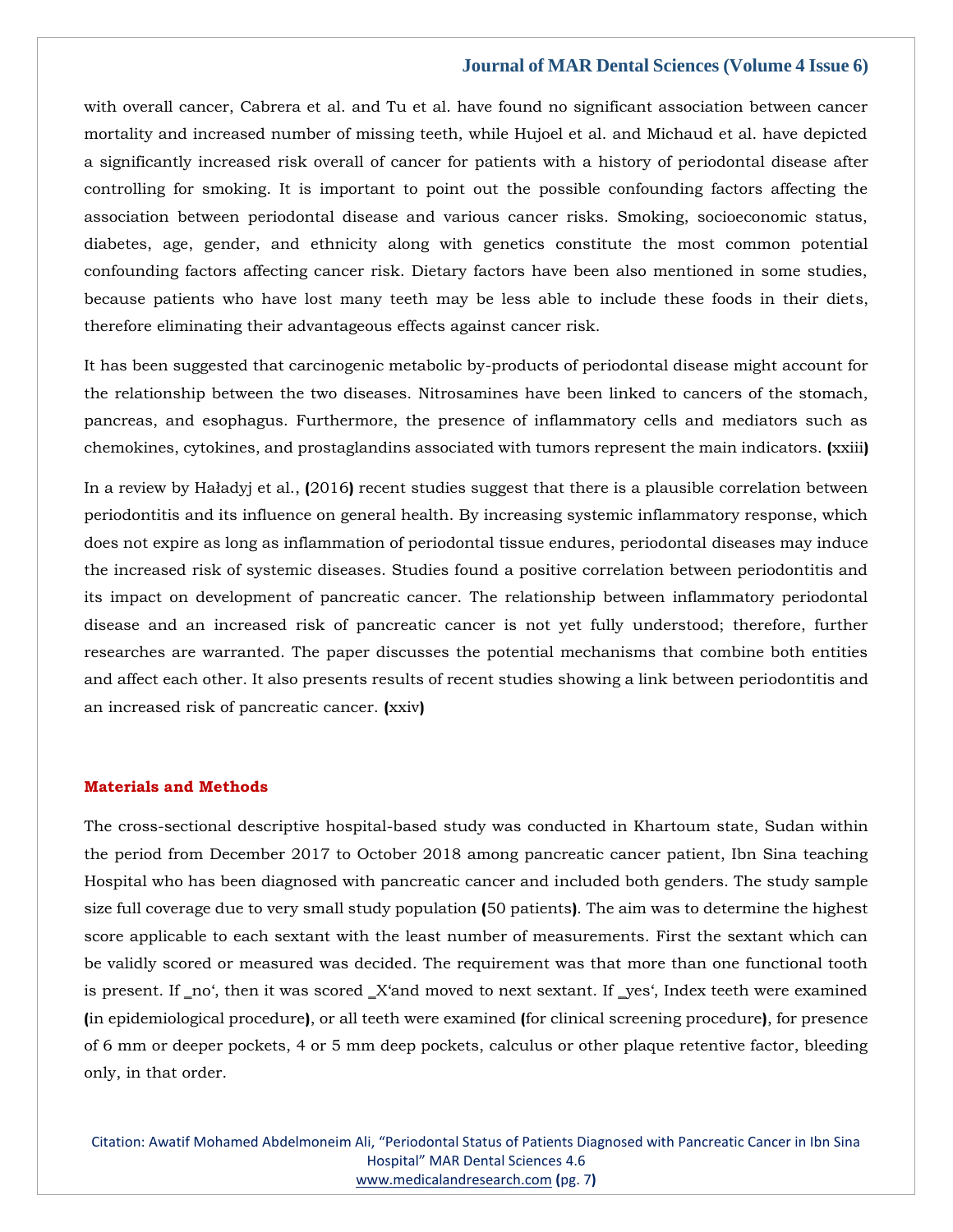Data entered, cleaned, and analyzed using SPSS version 25.0. Descriptive statistics in term of frequency tables with percentages and graphs. Means and standard deviations presented with relevant graphical representation for quantitative data. Bi-variable analysis to determine the associations between the main outcome variable **(**prevalence of work-related musculoskeletal problems**)** with Chi square test **(**for categorical variables**)** and t- test **(**quantitative variables**)** statistical tests. P value of 0.05 or less is considered statistically significant. Data represented after analysis in form of univariable tables, cross tabulation **(**bi variable tables**)**, figures and narrative illustration.

### **Results**

As a result of the clinical study, in patients diagnosed with pancreatic cancer, using CPI the most frequently diagnosed with periodontitis score 3 **(**at least one mm 4-5 PD**)** was 42%. The less frequent was diagnosed with no periodontitis score 0 **(**healthy tissue**)** was 23%. The least frequent diagnosis with periodontitis score 4 **(**at least one mm 6 PD of < or**)** was 21.30%, and another least frequency was diagnosed with periodontitis score X **(**missing**)** was 12.7%. Periodontitis of score 2 **(**calculus**)** was only 1.0% in pancreatic cancer patients. The bleeding was not found among patients with pancreatic cancer. **(**Table 1**)**

Chi-square=20.560 and P-value=0.001 is less than significant level =0.05 this means that there is significant association between CPI and the age group ,but there is no association between CPI and gender Chi-square=1.20 and P-value=0.945 is greater than significant level =0.05 ,also there is no association between CPI and marital status; Chi-square=3.821 and P-value=0. 576 is greater than significant level =0.05.

Results show there is no significant relation between CPI and frequency of tooth brushing Chisquare=9.850 and P-value=0.454 is greater than significant level =0.05. Chi-square=7.852 and Pvalue=0.797 is greater than significant level =0.05 this means that there is no association between CPI and the Occupation. Chi-square=4.837 and P-value=0.436 is greater than significant level =0.05 this means that there is no association between CPI and the pre-operative and post-operative **(**table 2**)**.

| <b>\$cp Frequencies</b> |                        |           |         |                         |  |  |  |
|-------------------------|------------------------|-----------|---------|-------------------------|--|--|--|
|                         |                        | Responses |         | <b>Percent of Cases</b> |  |  |  |
|                         |                        | N         | Percent |                         |  |  |  |
| $\text{Scp}^a$          | Healthy tissue         | 69        | 23.0%   | 138.0%                  |  |  |  |
|                         | calculus               | 3         | 1.0%    | 6.0%                    |  |  |  |
|                         | At least one PD 4-5 mm | 126       | 42.0%   | 252.0%                  |  |  |  |

Citation: Awatif Mohamed Abdelmoneim Ali, "Periodontal Status of Patients Diagnosed with Pancreatic Cancer in Ibn Sina Hospital" MAR Dental Sciences 4.6 [www.medicalandresearch.com](http://www.medicalandresearch.com/) **(**pg. 8**)**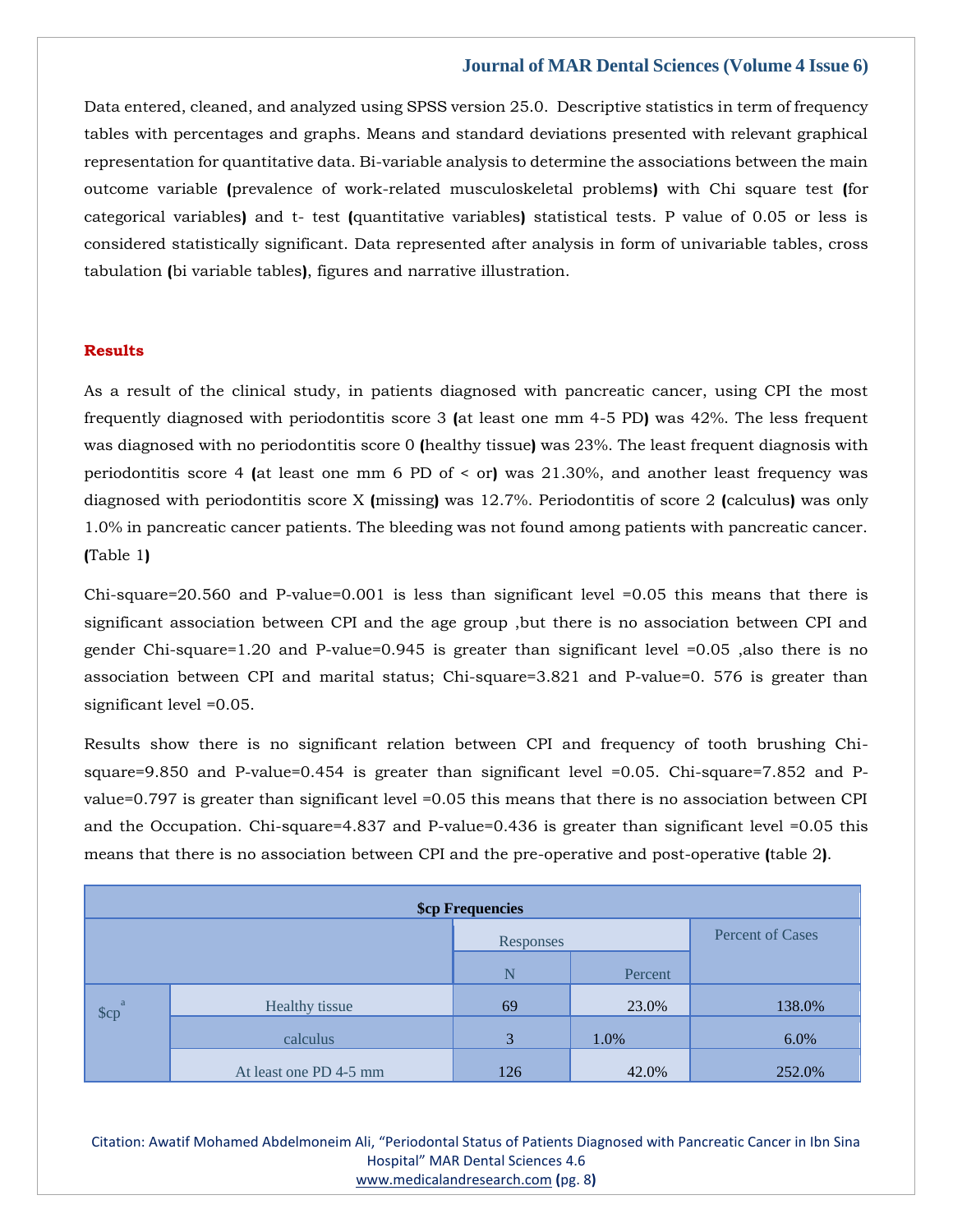| At least one PD of 6 mm or $>$ | 64  | 21.3%  | 128.0% |
|--------------------------------|-----|--------|--------|
| missing                        | 38  | 12.7%  | 76.0%  |
| Total                          | 300 | 100.0% | 600.0% |
| a. Group                       |     |        |        |

| a |  |
|---|--|
|   |  |

| \$cp*marital Crosstabulation |                                |                   |                 |                |        |  |  |
|------------------------------|--------------------------------|-------------------|-----------------|----------------|--------|--|--|
|                              |                                |                   | material status |                | Total  |  |  |
|                              |                                | Married           | not married     |                |        |  |  |
| <b>CPI</b>                   | Healthy tissue                 | Count             | 52              | $17\,$         | 69     |  |  |
|                              |                                | % within \$cp     | 75.4%           | 24.6%          |        |  |  |
|                              |                                | % within material | 130.0%          | 170.0%         |        |  |  |
|                              |                                | % of Total        | 104.0%          | 34.0%          | 138.0% |  |  |
|                              | calculus                       | Count             | $\mathbf{2}$    | $\mathbf{1}$   | 3      |  |  |
|                              |                                | % within \$cp     | 66.7%           | 33.3%          |        |  |  |
|                              |                                | % within material | 5.0%            | 10.0%          |        |  |  |
|                              |                                | % of Total        | 4.0%            | 2.0%           | 6.0%   |  |  |
|                              | At least one PD 4-5 mm         | Count             | 97              | 29             | 126    |  |  |
|                              |                                | % within \$cp     | 77.0%           | 23.0%          |        |  |  |
|                              |                                | % within material | 242.5%          | 290.0%         |        |  |  |
|                              |                                | % of Total        | 194.0%          | 58.0%          | 252.0% |  |  |
|                              | At least one PD of 6 mm or $>$ | Count             | 55              | 9              | 64     |  |  |
|                              |                                | % within \$cp     | 85.9%           | 14.1%          |        |  |  |
|                              |                                | % within material | 137.5%          | 90.0%          |        |  |  |
|                              |                                | % of Total        | 110.0%          | 18.0%          | 128.0% |  |  |
|                              | missing                        | Count             | 34              | $\overline{4}$ | 38     |  |  |
|                              |                                | % within \$cp     | 89.5%           | 10.5%          |        |  |  |
|                              |                                | % within material | 85.0%           | 40.0%          |        |  |  |
|                              |                                | % of Total        | 68.0%           | 8.0%           | 76.0%  |  |  |

Citation: Awatif Mohamed Abdelmoneim Ali, "Periodontal Status of Patients Diagnosed with Pancreatic Cancer in Ibn Sina Hospital" MAR Dental Sciences 4.6 [www.medicalandresearch.com](http://www.medicalandresearch.com/) **(**pg. 9**)**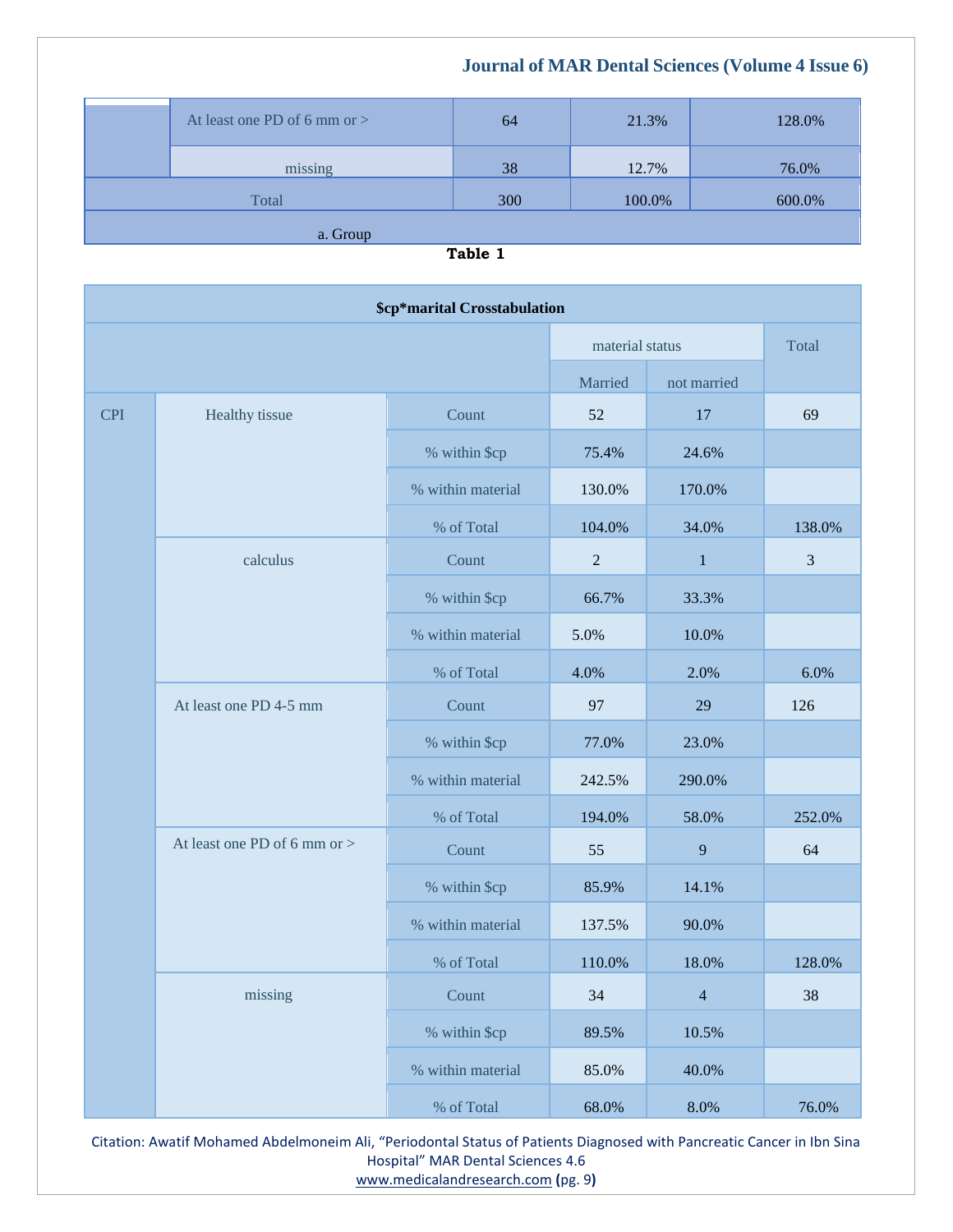| Total                                            | Count      | 40    | 10    | 50     |  |  |
|--------------------------------------------------|------------|-------|-------|--------|--|--|
|                                                  | % of Total | 80.0% | 20.0% | 100.0% |  |  |
| Percentages and totals are based on respondents. |            |       |       |        |  |  |
| Group<br>a.                                      |            |       |       |        |  |  |

**Table 2**

| \$cp*Occupation Crosstabulation <sup>ª</sup> |                                        |                              |                  |                  |                |         |                            |       |
|----------------------------------------------|----------------------------------------|------------------------------|------------------|------------------|----------------|---------|----------------------------|-------|
|                                              |                                        |                              | Occupation       |                  |                |         | Total                      |       |
|                                              |                                        |                              | Farmer           | Free bussines    | worker         | no work | empl<br>oye<br>$\mathbf e$ |       |
|                                              | Healthy tissue                         | Count                        | 16               | 5                | 12             | 30      | 6                          | 69    |
|                                              |                                        | % within<br>$\mathcal{S}$ cp | 23.2%            | 7.2%             | 17.4%          | 43.5%   | 8.7%                       |       |
|                                              |                                        | % within<br>Occupation       | 24.2%            | 27.8%            | 33.3%          | 18.5%   | 33.3%                      |       |
|                                              |                                        | % of Total                   | 5.3%             | 1.7%             | 4.0%           | 10.0%   | 2.0%                       | 23.0% |
|                                              | calculus                               | Count                        | $\boldsymbol{0}$ | $\boldsymbol{0}$ | $\theta$       | 3       | $\overline{0}$             | 3     |
|                                              |                                        | % within<br>$\mathcal{S}$ cp | 0.0%             | 0.0%             | 0.0%           | 100.0%  | 0.0%                       |       |
|                                              |                                        | % within<br>Occupation       | 0.0%             | 0.0%             | 0.0%           | 1.9%    | 0.0%                       |       |
|                                              |                                        | % of Total                   | 0.0%             | 0.0%             | 0.0%           | 1.0%    | 0.0%                       | 1.0%  |
|                                              | At least one PD<br>$4-5$ mm            | Count                        | 36               | $\overline{7}$   | 20             | 59      | $\overline{4}$             | 126   |
|                                              |                                        | % within<br>$\mathcal{S}$ cp | 28.6%            | 5.6%             | 15.9%          | 46.8%   | 3.2%                       |       |
|                                              |                                        | % within<br>Occupation       | 54.5%            | 38.9%            | 55.6%          | 36.4%   | 22.2%                      |       |
|                                              |                                        | % of Total                   | 12.0%            | 2.3%             | 6.7%           | 19.7%   | 1.3%                       | 42.0% |
|                                              | At least one<br>PD of 6<br>$mm$ or $>$ | Count                        | 12               | $\overline{3}$   | $\mathfrak{Z}$ | 42      | $\overline{4}$             | 64    |
|                                              |                                        | % within<br>$\mathcal{S}$ cp | 18.8%            | 4.7%             | 4.7%           | 65.6%   | 6.3%                       |       |
|                                              |                                        | % within<br>Occupation       | 18.2%            | 16.7%            | 8.3%           | 25.9%   | 22.2%                      |       |

Citation: Awatif Mohamed Abdelmoneim Ali, "Periodontal Status of Patients Diagnosed with Pancreatic Cancer in Ibn Sina Hospital" MAR Dental Sciences 4.6 [www.medicalandresearch.com](http://www.medicalandresearch.com/) **(**pg. 10**)**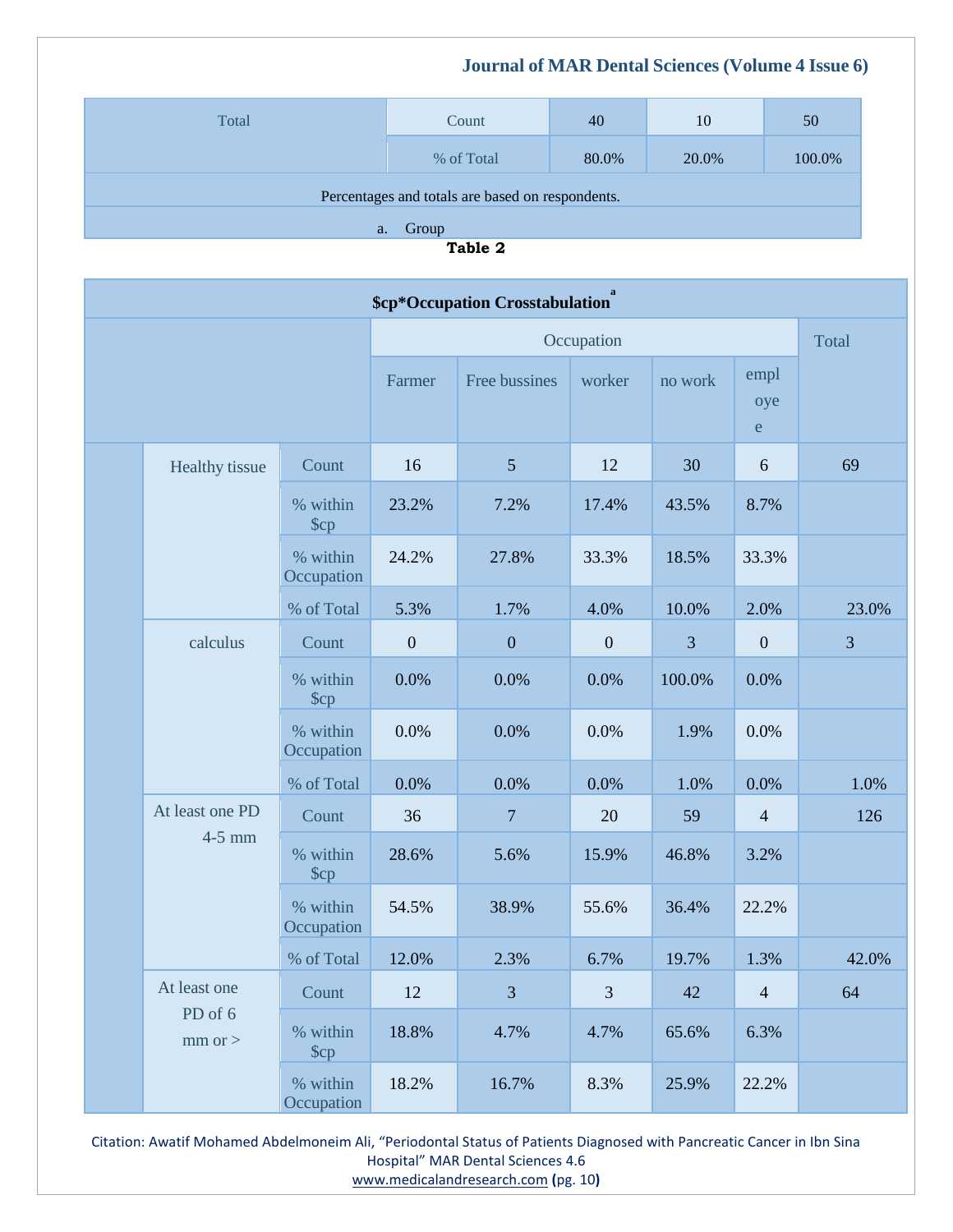# % of Total 4.0% 1.0% 1.0% 14.0% 1.3% 21.3% missing Count 2 3 3 1 28 4 38 % within \$cp 5.3% 7.9% 2.6% 73.7% 10.5% % within **Occupation** 3.0% 16.7% 2.8% 17.3% 22.2% % of Total 0.7% 1.0% 0.3% 9.3% 1.3% 12.7% Total Count 66 18 36 162 18 300 % of Total 22.0% 6.0% 12.0% 54.0% 6.0% 100.0 %

Percentages and totals are based on responses.

a. There are not enough **(**less than 2**)** multiple response groups for pairing. Percentages are based on

responses, but no pairing is performed.

 **Journal of MAR Dental Sciences (Volume 4 Issue 6)**

b. Paired group

## **Table 3**

| \$cp*operative Crosstabulation |                   |                    |                |               |       |  |  |
|--------------------------------|-------------------|--------------------|----------------|---------------|-------|--|--|
|                                |                   | Operative          | Total          |               |       |  |  |
|                                |                   |                    | post-operative | pre-operative |       |  |  |
| \$cp <sup>b</sup>              | Healthy tissue    | Count              | 33             | 36            | 69    |  |  |
|                                |                   | % within \$cp      | 47.8%          | 52.2%         |       |  |  |
|                                |                   | % within operative | 27.5%          | 20.0%         |       |  |  |
|                                | % of Total        |                    | 11.0%          | 12.0%         | 23.0% |  |  |
|                                | calculus<br>Count |                    | $\overline{0}$ | 3             | 3     |  |  |
|                                |                   | % within \$cp      | 0.0%           | 100.0%        |       |  |  |
|                                |                   | % within operative | 0.0%           | 1.7%          |       |  |  |
| At least one PD 4-5 mm         |                   | % of Total         | 0.0%           | 1.0%          | 1.0%  |  |  |
|                                |                   | Count              | 52             | 74            | 126   |  |  |
|                                |                   | % within \$cp      | 41.3%          | 58.7%         |       |  |  |
|                                |                   | % within operative | 43.3%          | 41.1%         |       |  |  |
|                                |                   | % of Total         | 17.3%          | 24.7%         | 42.0% |  |  |

Citation: Awatif Mohamed Abdelmoneim Ali, "Periodontal Status of Patients Diagnosed with Pancreatic Cancer in Ibn Sina Hospital" MAR Dental Sciences 4.6 [www.medicalandresearch.com](http://www.medicalandresearch.com/) **(**pg. 11**)**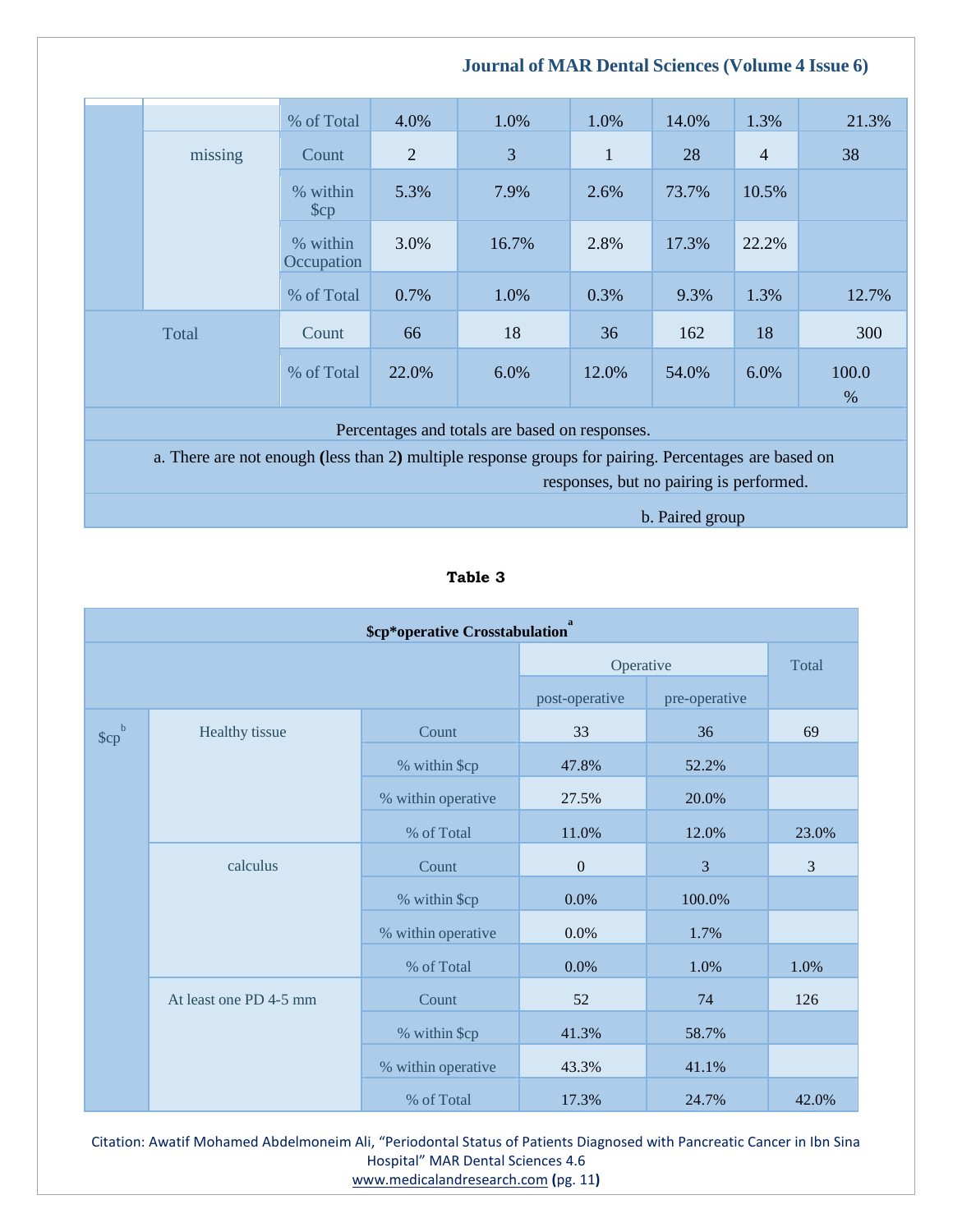# At least one PD of 6 mm or  $\geq$ Count 18 18 46 64 % within \$cp 28.1% 71.9% % within operative 15.0% 25.6% % of Total 6.0% 15.3% 21.3% X Count 17 21 38 % within \$cp  $44.7\%$  55.3% % within operative 14.2% 11.7% % of Total 5.7% 7.0% 12.7% Total Count 120 180 300 % of Total 40.0% 60.0% 100.0% Percentages and totals are based on responses. a. There are not enough **(**less than 2**)** multiple response groups for pairing. Percentages are based on responses, but no pairing is performed.

## **Journal of MAR Dental Sciences (Volume 4 Issue 6)**

b. Paired group

## **Table 4**

# **Discussion**

This cross sectional – analytic study was carried out on the population of patients diagnosed with pancreatic diseases which showed a strong correlation between the clinically observed periodontitis **(**measured with CPI index**)** and pancreatic cancer.

In a study carried out by Nwizu et al., exhibited Periodontal disease was not associated with cancers of the pancreas, liver, lower digestive tract organs, or lip, oral cavity, and pharynx combined. Similarly, there was no association with genitourinary, and lymphoid and hematopoietic malignancies.xxx

In this study, our patients were studied as one group; they exhibited higher level of periodontitis score 3 **(**attachment loss by 4-5 mm= 42%**)**.

A study by observed that the risk of pancreatic cancer was significantly positively correlated with age ≥70 years, lower income, being registered with the angina pectoris, myocardial infarction, heavy smoking, high alcohol consumption, and less exercise. **(**xx**)**

In our study Chi-square=20.560 and P-value=0.001 is less than significant level =0.05 this means that there is significant association between CPI and the age group.

Citation: Awatif Mohamed Abdelmoneim Ali, "Periodontal Status of Patients Diagnosed with Pancreatic Cancer in Ibn Sina Hospital" MAR Dental Sciences 4.6 [www.medicalandresearch.com](http://www.medicalandresearch.com/) **(**pg. 12**)**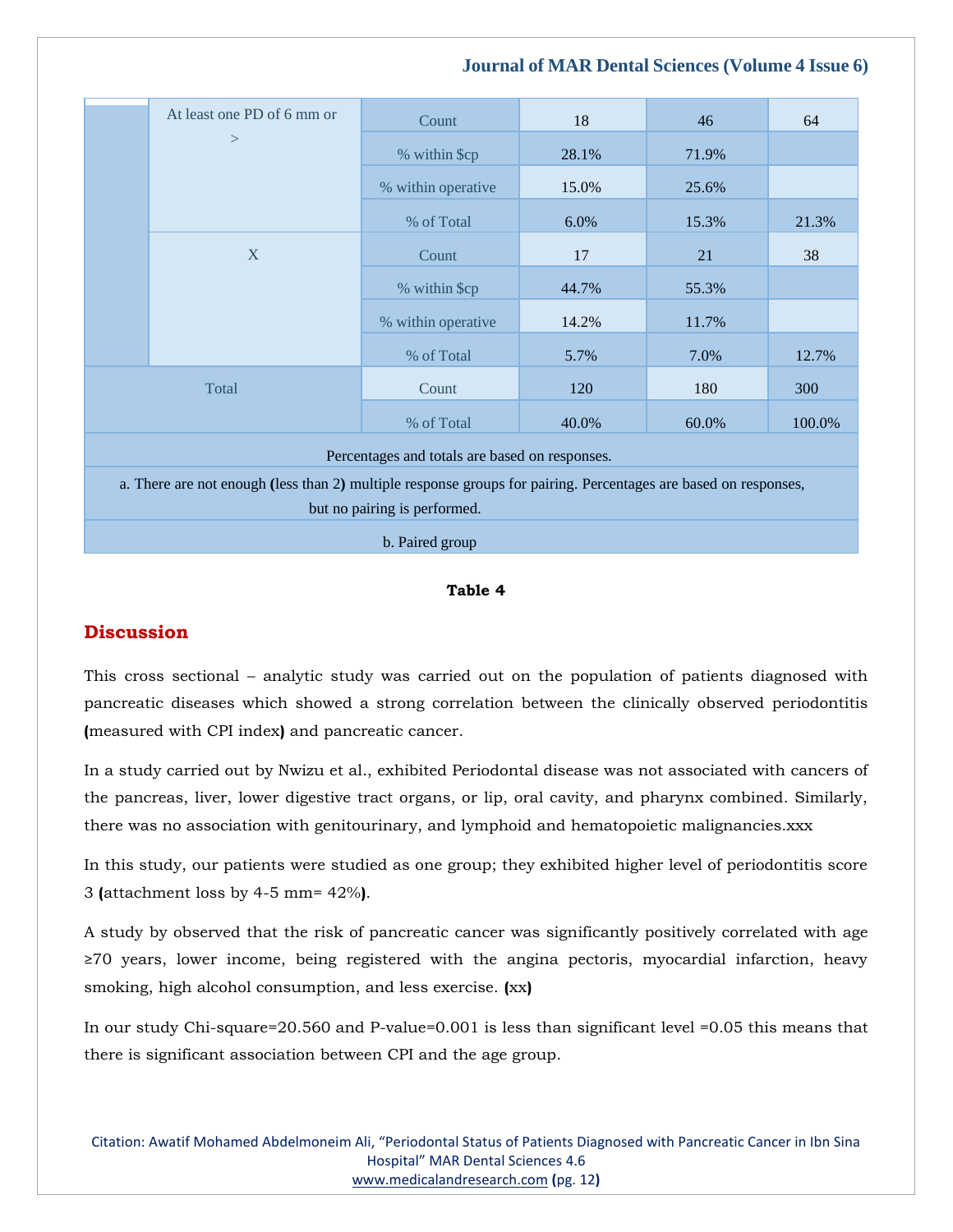PD is the most-common inflammatory disease, and many of its known risk factors – sex, age, smoking, obesity, hypertension, and diabetes mellitus– are also considered to be risk factors for systemic cancer.ii

Data for the new study came from the Health Professionals Follow-Up Study, which began in 1986 and includes 51,529 U.S. men working in the health professions. Participants respond to questionnaires about their health every two years. After analyzing the data, the researchers confirmed 216 cases of pancreatic cancer between 1986 and 2002; of those, 67 reported periodontal disease. The results showed that, after adjusting for age, smoking, diabetes, bod mass index and a number of other factors, men with periodontal disease had a 63% higher risk of developing pancreatic cancer compared to those reporting no periodontal disease. "Most convincing was our finding that never-smokers had a two-fold increase in risk of pancreatic cancer, "said Michaud" ii

In the present study which conducted with 50 patients results that all the participants reported with a periodontitis according to CPI. The results showed that, after adjusting for age, gender, occupation, marital status, smoking, tobacco, diabetes, jaundice, hypertension, heart disease, and a number of other factors, 36 men with pancreatic cancer by 100% they were with a periodontal disease.

Several studies have reported a significant association between periodontitis and pancreatic cancer. Chang et al reported that periodontal disease was positively associated with pancreatic cancer risk among patients aged ≥65 years. **(**xx**)**

In our study there is significant association between CPI and the age group.

Oral mucosal lesions have multifactorial etiologies, including age, sex, race/ethnicity, tobacco use habits, use of removable dentures and oral mucosal pathologies.xxxi

This present study showing that there is no association between CPI or gender or marital status.

In a study by Huang et al, for oral mucosal lesions, they observed a 70% and 30% excess risk of developing pancreatic cancer among individuals with Candida- related oral mucosal lesions or denturerelated oral mucosal lesions, respectively, which were of borderline significance. **(**xxvii**)**

In the present study we didn't observed any oral mucosal lesion through patients with pancreatic cancer.

To examine whether the association between poor oral hygiene and pancreatic cancer was modified by sex, we assessed the relative risks separately for men and women and the results indicated no heterogeneity of the associations by out of Sweden, or end of follow-up **(**December 31, 2012**)**, whichever came first. "Said Huang" **(**xxvii**)**

In the present study conducted with 36 males and 14 females the results revealed that Chisquare=1.20and P-value=0.945 is greater than significant level =0.05 this means that there is no association between CPI and the gender.

Citation: Awatif Mohamed Abdelmoneim Ali, "Periodontal Status of Patients Diagnosed with Pancreatic Cancer in Ibn Sina Hospital" MAR Dental Sciences 4.6 [www.medicalandresearch.com](http://www.medicalandresearch.com/) **(**pg. 13**)**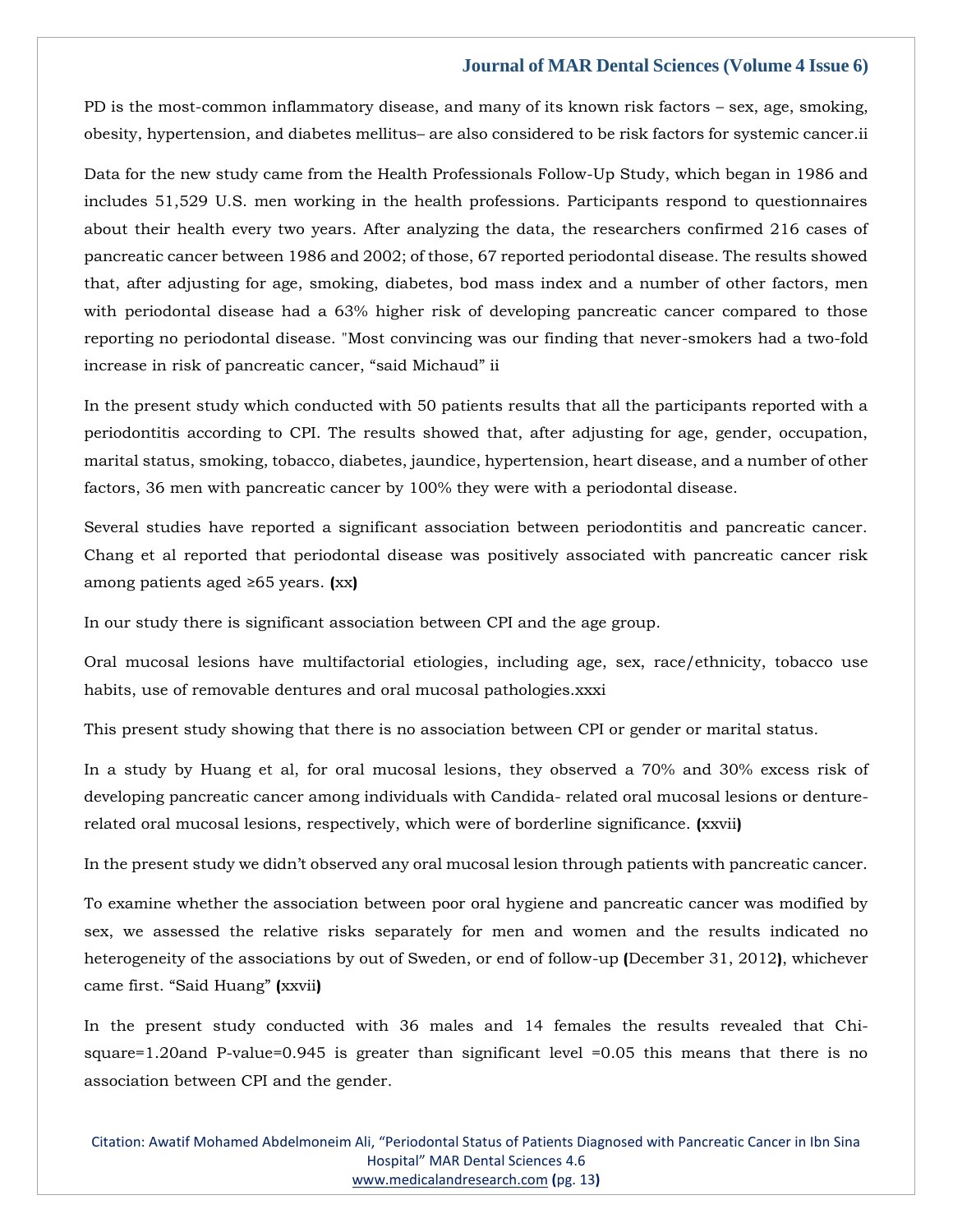Other potential confounding factors in study by Huang et al, were considered if they were risk factors from prior knowledge or appreciably changed the estimated association in the model, including tobacco use **(**non-tobacco user, pure smoker, pure snus user or mixed type user**)**, alcohol consumption **(**low vs. moderate or high**)** and area of residence **(**rural, small municipality or town**)**. In order to check the effect of residual confounding by tobacco use, we further performed a sensitivity analysis by adjustment of detailed tobacco use in the fully adjusted model. **(**xxvii**)**

In this study there were 2 patients reported that they were tobacco users, and they were represented 4% of our all participants.

# **Conclusion**

In this cross sectional –descriptive hospital-based study, our findings support the linking between the periodontitis and pancreatic cancer in "Ibn Sina" hospital. The bleeding was not found among patients with pancreatic cancer. The calculus index was only 1.0% in pancreatic cancer patients. The pocket measured within CPI **(**score 3**)** represented 42% which was the higher frequency.

### **References**

i Aas JA, Paster BJ, Stokes LN, et al. Defining the normal bacterial flora of the oral cavity. J Clin Microbiol. 2005; 43:5721–32. [PubMed: 16272510]

ii Michaud DS, Joshipura K, Giovannucci E, et al. A prospective study of periodontal disease and pancreatic cancer in US male health professionals. J Natl Cancer Inst. 2007; 99:171–5. [PubMed: 17228001].

iii Morrison HI, Ellison LF, Taylor GW. Periodontal disease and risk of fatal coronary heart and cerebrovascular diseases. J Cardiovasc Risk. 1999; 6:7–11. [PubMed: 10197286]

iv Goldenberg RL, Culhane JF. Preterm birth and periodontal disease. N Engl J Med. 2006; 355:1925– 7. [PubMed: 17079769]

v Meyer MS, Joshipura K, Giovannucci E, et al. A review of the relationship between tooth loss, periodontal disease, and cancer. Cancer Causes Control. 2008; 19:895–907. [PubMed: 18478344]

vi Rieder G, Karnholz A, Stoeckelhuber M, et al. infection causes chronic pancreatitis in Mongolian gerbils. World J Gastroenterol. 2007; 13:3939–47. [PubMed: 17663507]

vii Bascones-Martinez, A., & Figuero-Ruiz, E. **(**2004**)**. Periodontal diseases as bacterial infection. Med Oral Patol Oral Cir Bucal, 9 Suppl, 101-107; 192-100.

Citation: Awatif Mohamed Abdelmoneim Ali, "Periodontal Status of Patients Diagnosed with Pancreatic Cancer in Ibn Sina Hospital" MAR Dental Sciences 4.6 [www.medicalandresearch.com](http://www.medicalandresearch.com/) **(**pg. 14**)**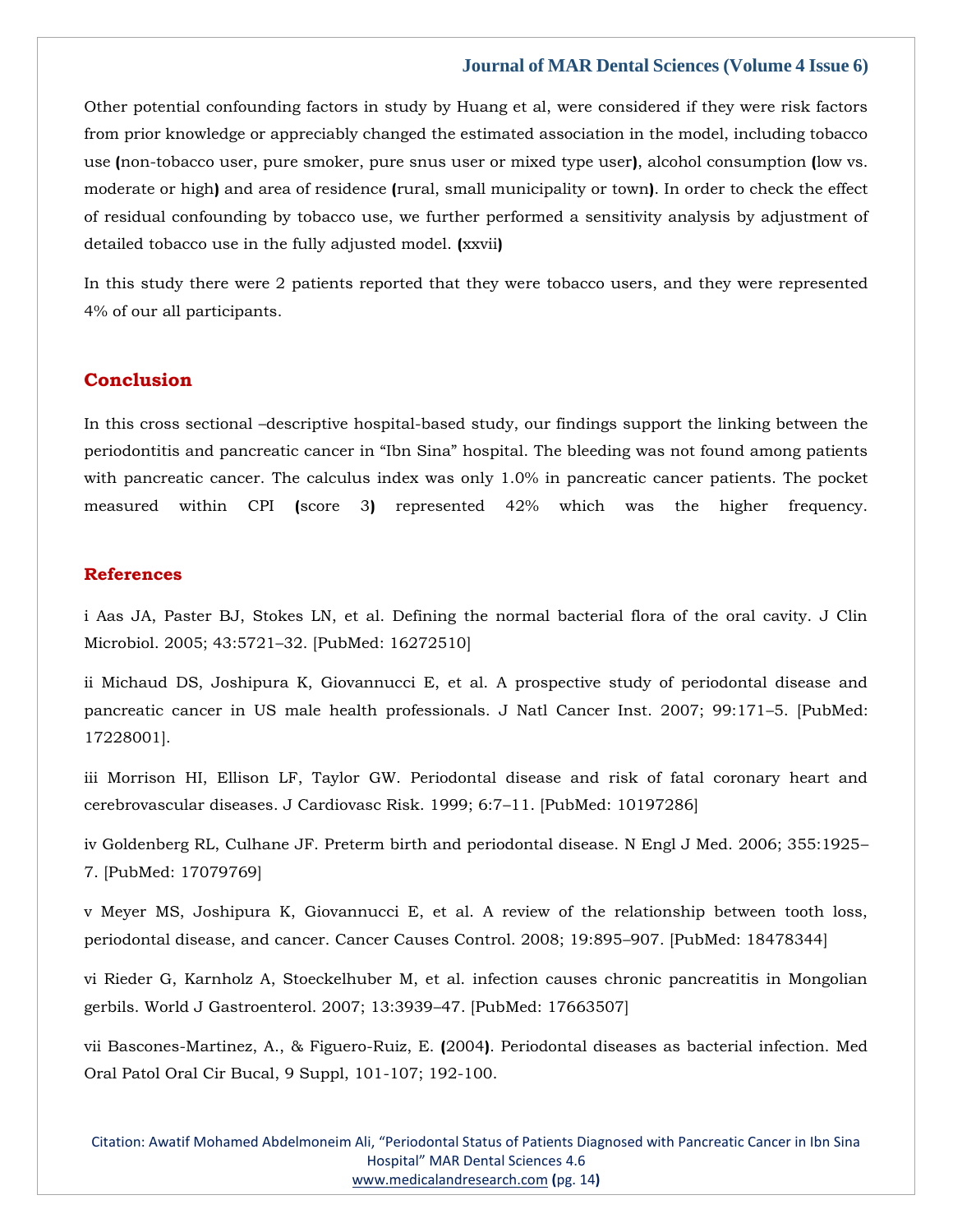viii Dental, N.I.O., & Research, C. Perodential **(**Gum Disease**)**causes ,Symptoms and treatmentviii, National Institute of dental and Craniofacial Research, National oral Health Information Clearinghouse; **(**2006**)**

ix Fowler HW, Fowler FG, eds. The Consise Oxford Dictionary. 5th edn. Oxford: Oxford University Press, 1964.

x Lindhe J, Karring T, Lang N, eds. Clinical periodontology and implant dentistry. 4th edn. Munskgaard: Blackwell, 2003:3–48.

xi Brill N, Krasse B. The passage of tissue fluid into the clinically healthy gingival pocket. Acta Odont Scand 1958;16:233–245.

xii Highfield, J. **(**2009**)**, Diagnosis and classification of periodontal disease. Australian Dental Journal, 54: S11–S26.

xiii Jelena Milasin, Natasa Nikolic Jakoba, Dejan Stefanovic, Jelena Sopta, Ana Pucar, Vojislav Lekovic and Barrie E. Kenney **(**2011**)**. Periodontal Inflammation as Risk Factor for Pancreatic Diseases, Inflammatory Diseases - A Modern Perspective, Dr. Amit Nagal **(**Ed.**)**, ISBN: 978-953-307-444-3

xiv Pancreatic Cancer UK, Pancreatic Cancer an overview of diagnosis and Treatment; 2017

xv Dominique S. Michaud , K,aumudi , Joshipura ,Edward , Giovannucci, Charles S., Fuchs,

A Prospective Study of Periodontal Disease and Pancreatic Cancer in US Male Health Professional, Journal of the National Cancer Institute, Volume 99, Issue 2, 17 January 2007, Pages 171–175,

xvi y Casey Hein, BSDH, MBA Does Periodontal Disease Increase the Risk of Pancreatic Cancer? 6 Dimensions OF DENTAL HYGIENE www.dimensionsofdentalhygiene.com JULY 2008

xvii Omer Dizdar,Mutlu Hayran,Deniz Can Guven,Tolga Birtan Yılmaz,Sahand Taheri,Abdullah C. Akman, Increased cancer risk in patients with periodontitis,Pages 2195-2200: 11 Aug 2017 xviii Velly AM, Franco EL, Schlecht N, Pintos J, Kowalski LP, Oliveira BV, et al. Relationship between dental factors and risk of upper aerodigestive tract cancer. Oral Oncol. 1998;34:284–91.

xix Stolzenberg-Solomon RZ, Dodd KW, Blaser MJ, Virtamo J, Taylor PR, Albanes D. Tooth loss, pancreatic cancer, and Helicobacter pylori. Am J Clin Nutr. 2003;78:176–81.

xx Chang, J. S., Tsai, C.-R., Chen, L.-T., & Shan, Y.-S. **(**2016**)**. Investigating the Association Between Periodontal Disease and Risk of Pancreatic Cancer. Pancreas, 45**(**1**)**, 134-141.

xxi P. Maisonneuve, S. Amar, A. B. Lowenfels; Periodontal disease, edentulism, and pancreatic cancer: a meta-analysis, Annals of Oncology, Volume 28, Issue 5, 1 May 2017, Pages 985–995,

Citation: Awatif Mohamed Abdelmoneim Ali, "Periodontal Status of Patients Diagnosed with Pancreatic Cancer in Ibn Sina Hospital" MAR Dental Sciences 4.6 [www.medicalandresearch.com](http://www.medicalandresearch.com/) **(**pg. 15**)**